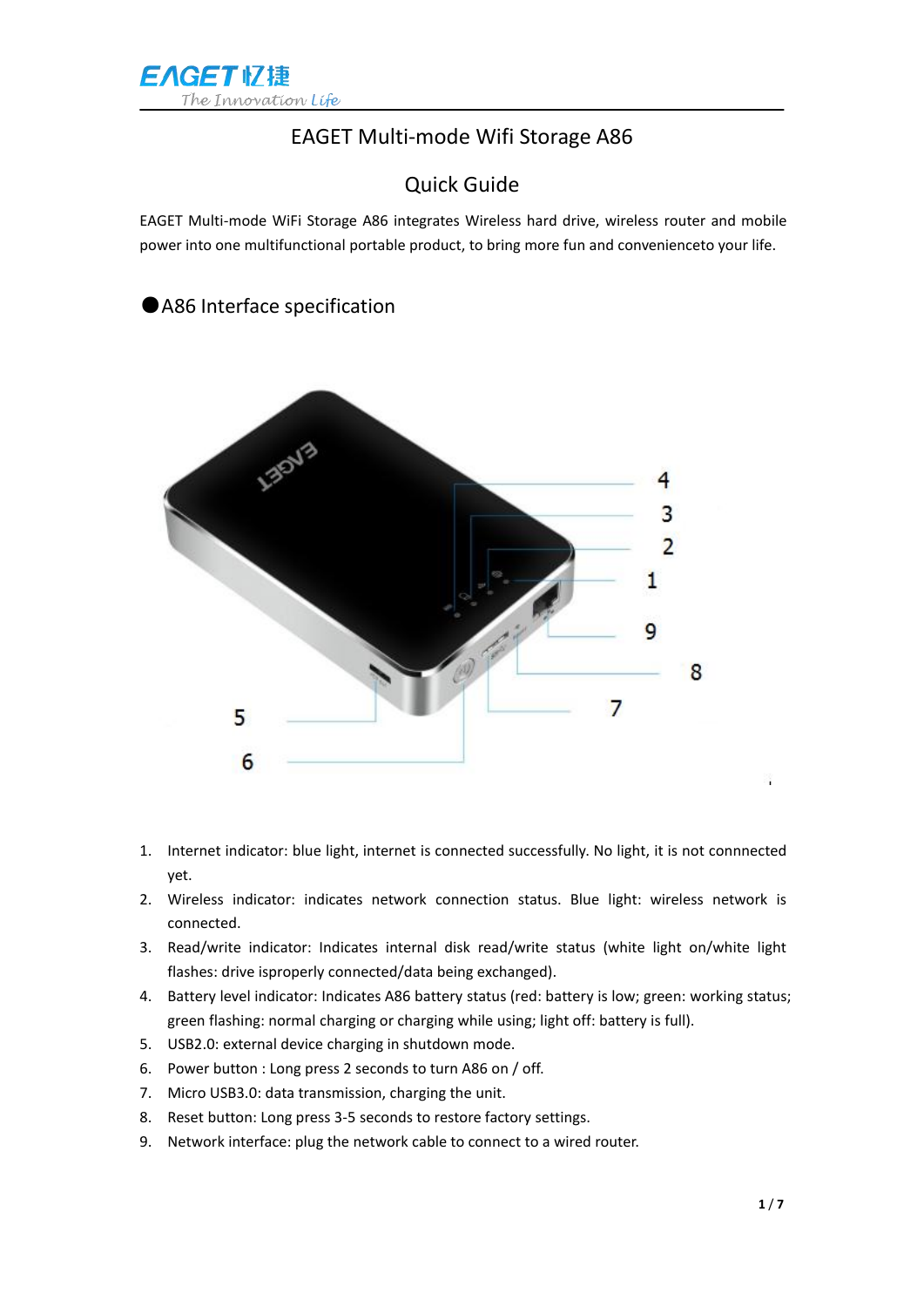

# ●A86 wireless hard drive function

When power is on, the user can simply connect A86 wireless SSID to share the wireless hard drivedata; currently A86 supports concurrent access of five users.



Note: in shutdown mode, A86 can be used as ordinary mobile hard drive.

### Client Software

Note: A86 wireless hard drive functions are implemented through client software tools.

### Android client

- a> Scan the code on product package to download the free client application "无线宝A86" from Google and EAGET website and install Android client. Download link on EAGET website: http://www.eaget.com.cn/download/index.asp ☆Please refer to Android Application Installation Manual
- b> After successful installation, an application icon will appear on the desktop, as shown below;



c>Turn on A86; after wireless signal becomes stable, find the A86 wireless signal "A86-XXXX" through the Android system device and connect the signal (default password: 11111111); A86 can be accessed through the Android client after successful connection. For specific client operation please see User Manual of the A86 hard drive.

## iOS client

a> Download the free application "无线宝 A86" from Apple Store and install the iOS client.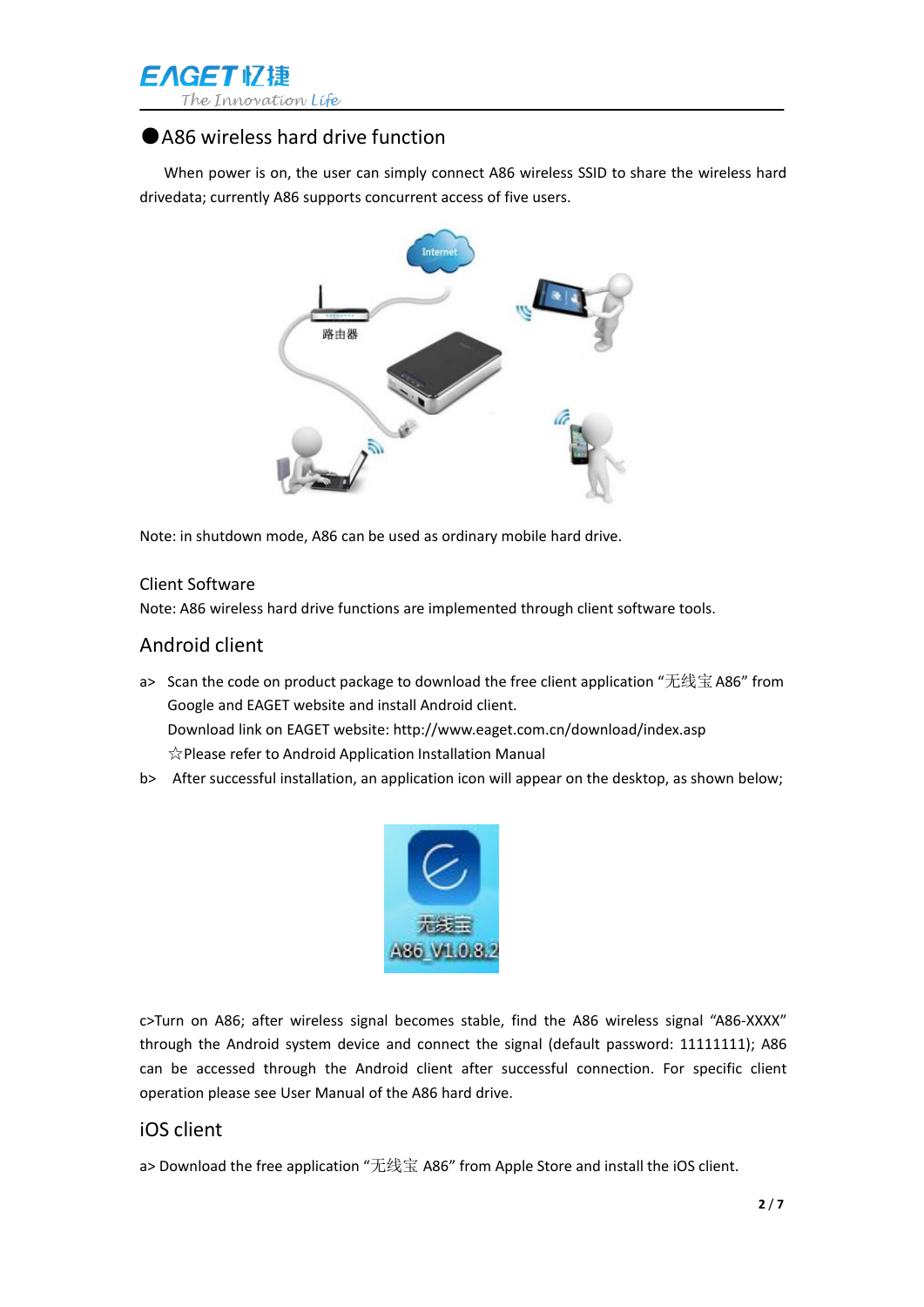

☆Please refre to iOS Appliction Installation Manual.

b>After successful installation, an application icon will appear on the desktop, shown as below.



c> Turn on A86; after wireless signal becomes stable, find the A86 wireless signal "A86-XXXX" through the iOS mobile device and connect the signal (default password:11111111); A86 can be accessed through the iOS client after successful connection. For specific client operation, please see User Manual of the A86 hard drive

| 九纹玉A86<br>设备列表 |                     |                |
|----------------|---------------------|----------------|
| 主机名称           | IP地址                | 设备类型           |
| A86            | 10.10.10.254        | <b>AirDisk</b> |
| A86            | 192.168.100.101     | <b>AirDisk</b> |
|                |                     |                |
|                |                     |                |
|                |                     |                |
|                |                     |                |
|                |                     |                |
| <b>Compre</b>  | <b>City mission</b> | 我的存储           |

Without installation need for Mac OS/PC clients, A86 can be used by double-clicking or accessed by directly entering 10.10.10.254 in the browser and entering into the WEB management interface.

Note: You can find the Windows PC client and Mac client from the local hard drive.

# ●A86 wireless router function

### Network connection

#### **Use a wired network connection**

As shown below, when A86 is turned on, use Ethernet cable to connect A86 port to your router.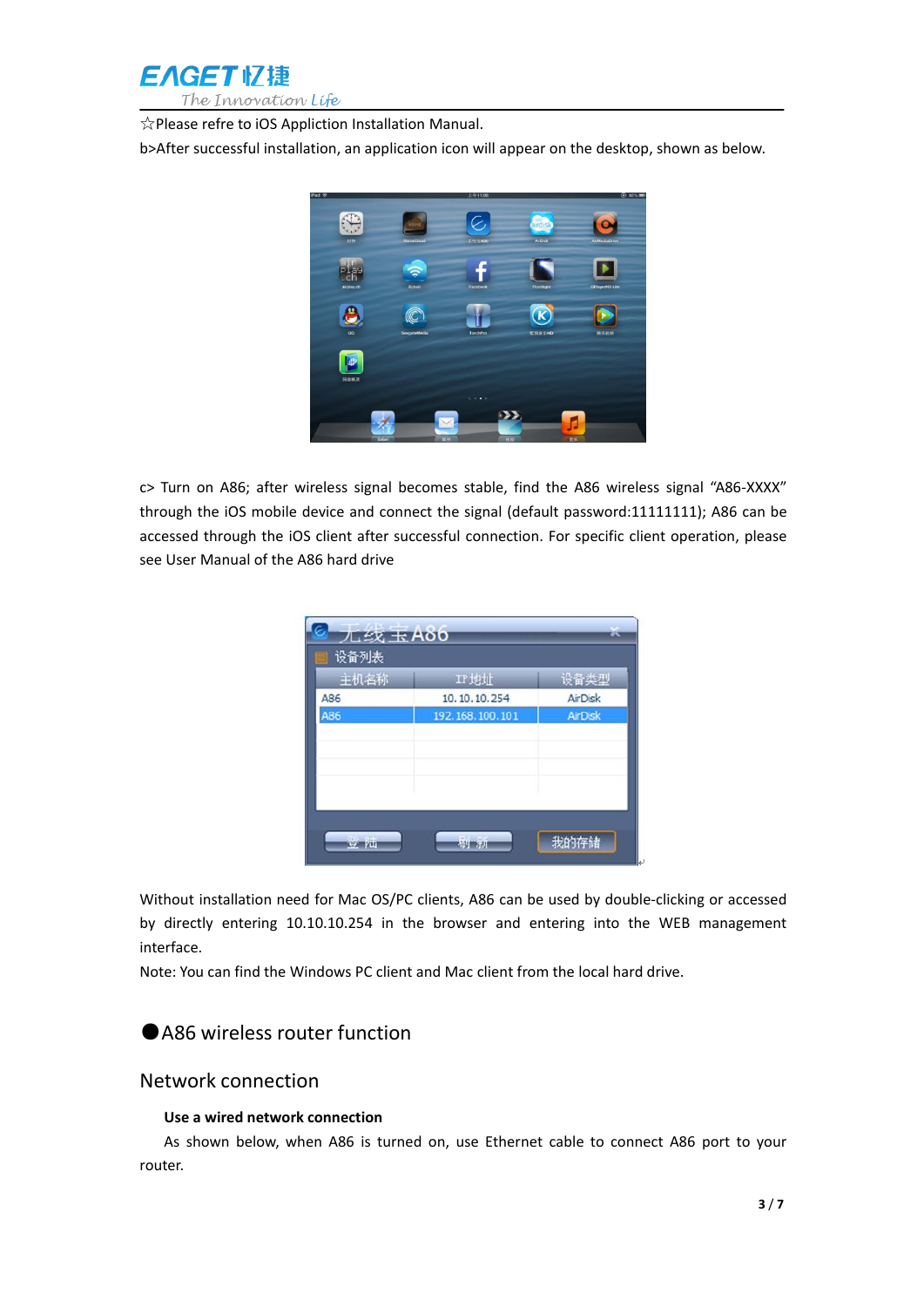



### **Use a wireless network connection**

Enter to setting-choose wireless mode, then return to menu



#### **Use wifi connection**

After your phone or iPad is connected wifi, A86 will search nearby wireless SSID automatically, write wifi name and password.

Then return, it will enter confirmation surface, choose confirmation. After confirmation, it will restart and connect. After successful connection, √ will show before wireless SSID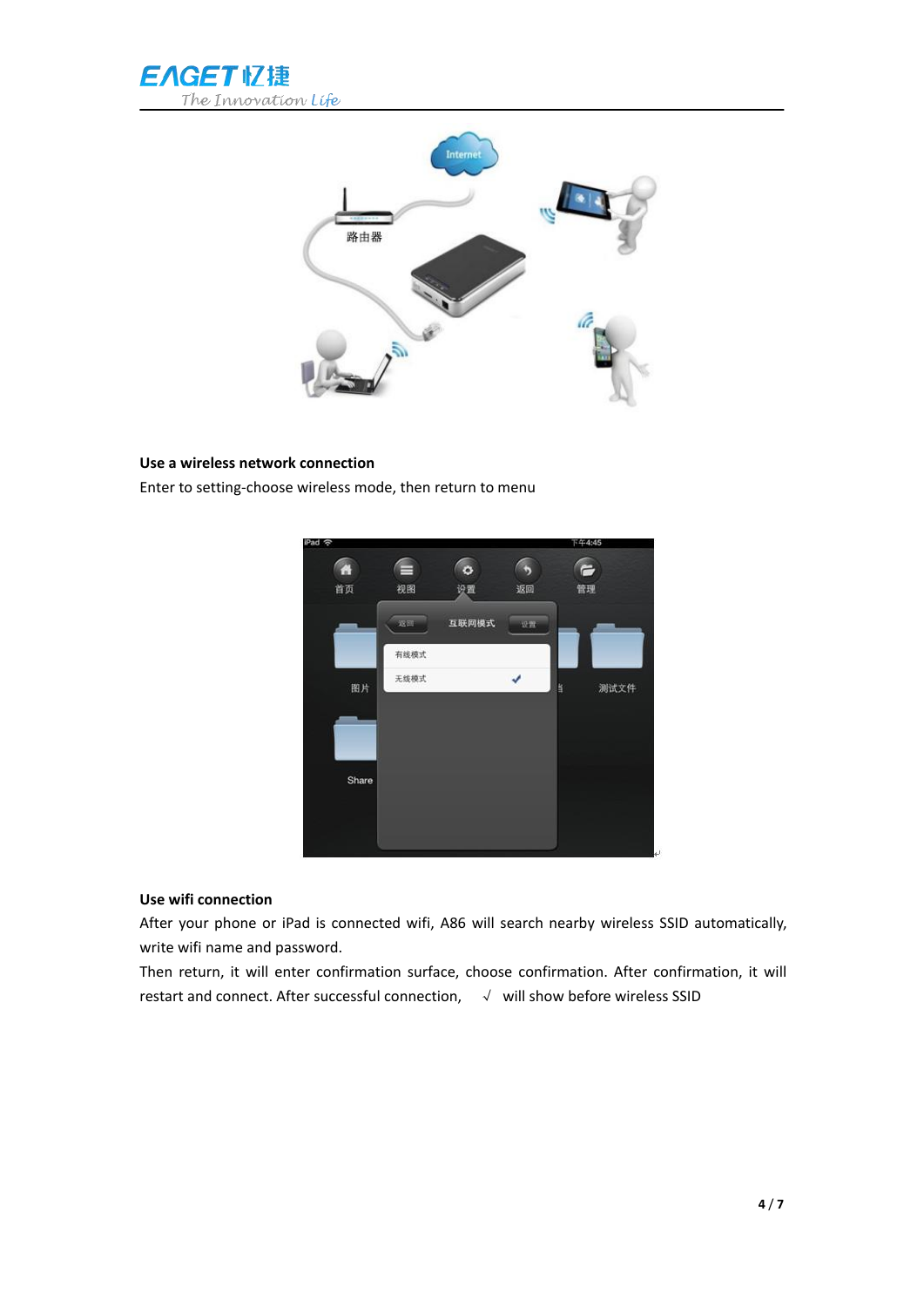



#### **Files management**



Menu: the menu of App

View: use to adjust display mode

Setting: set wireless/wired setting or others

Return: return to last page

Management: enter file management, you can copy or delete files

Search: search files

Files copy First, click the file that you want to copy,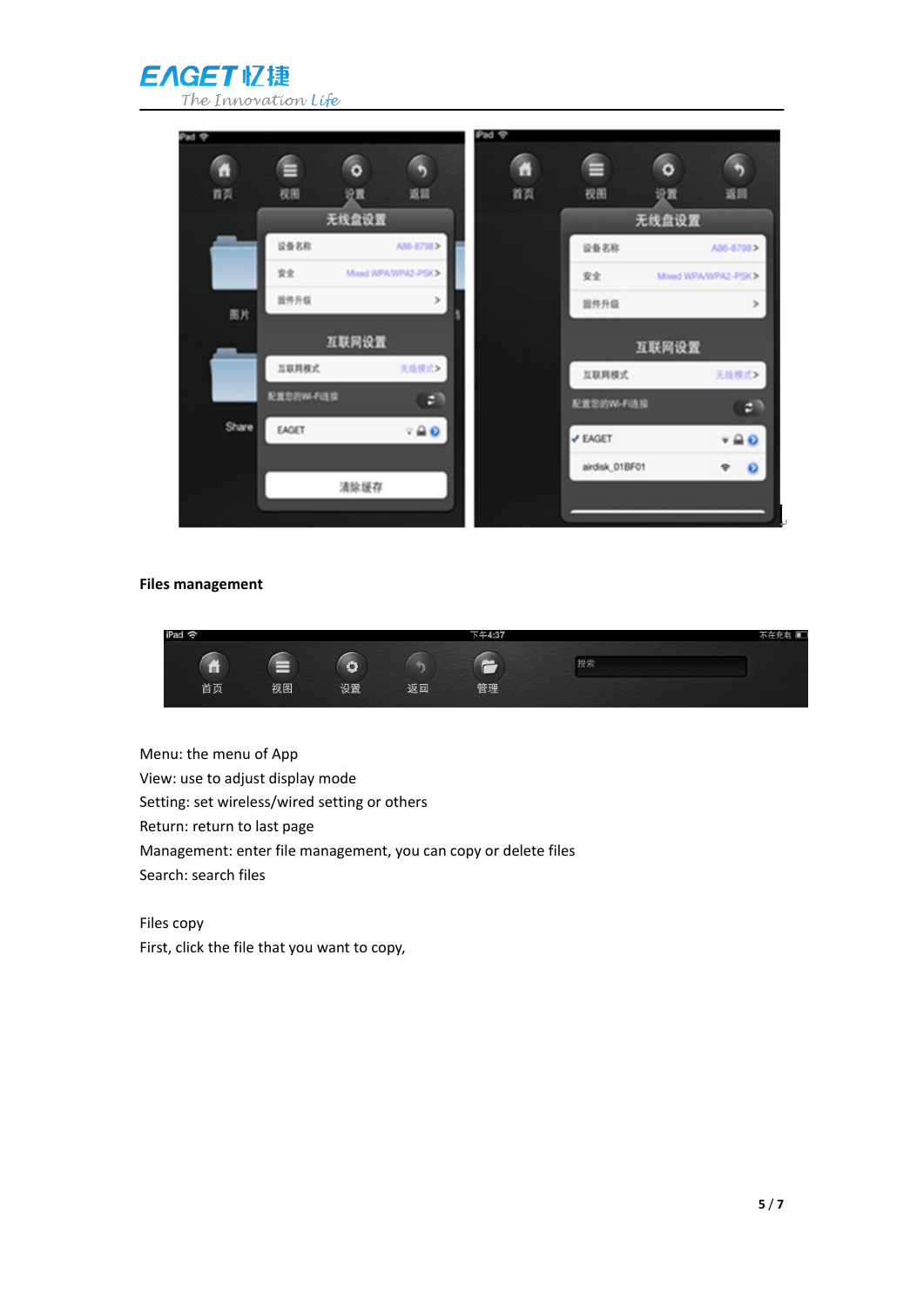



then click download, and choose new file to be saved, and confirm copy



# ●A86 mobile power function

### Charging the device through A86

When A86 is shutdown, connect the external device that needs to be charged via USB cable into the A86 USB3.0 interface, the A86 then becomes a 3000mAh power charger. While charging external devices, the power indicator will remain lighted.